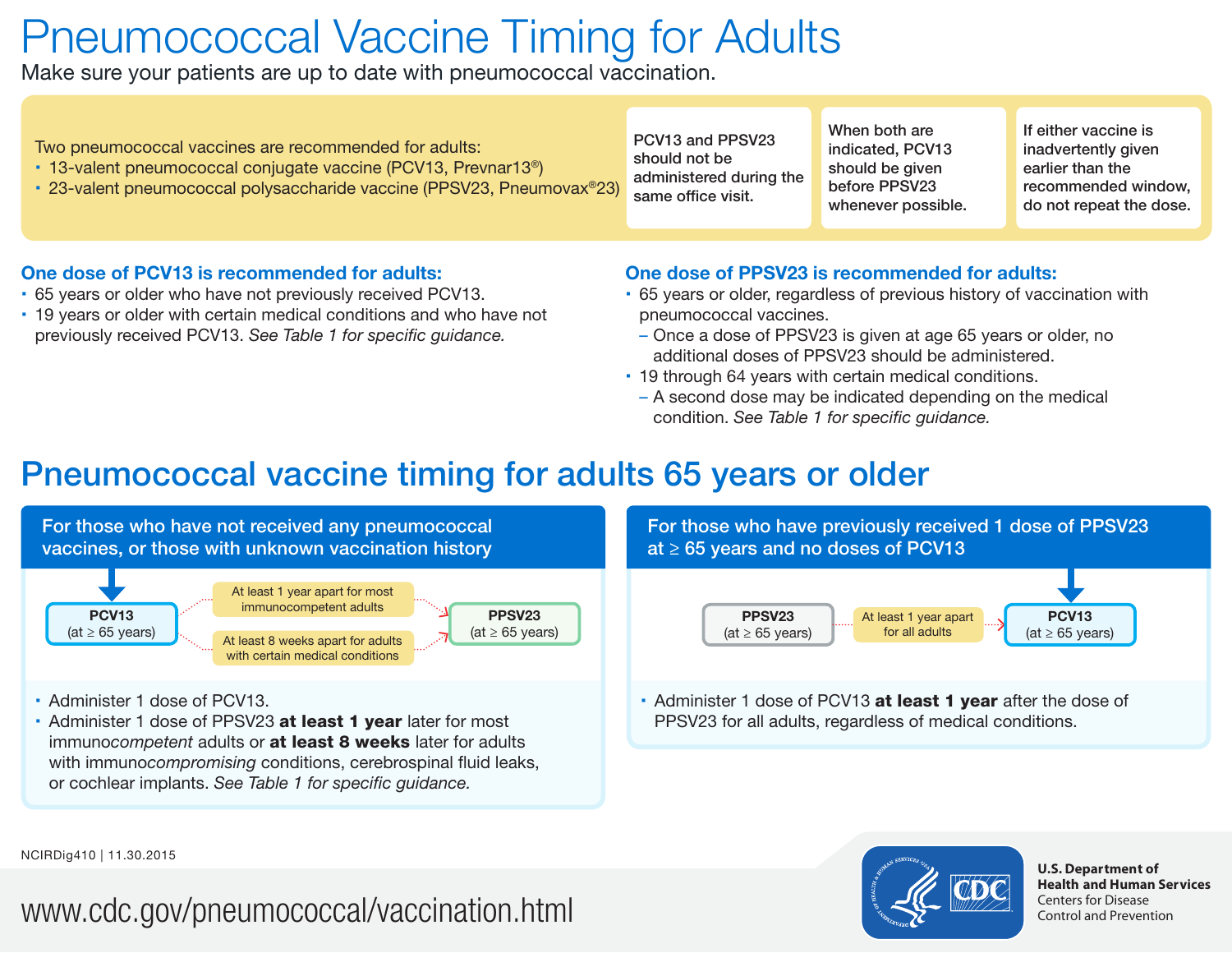### Pneumococcal vaccine timing for adults with certain medical conditions

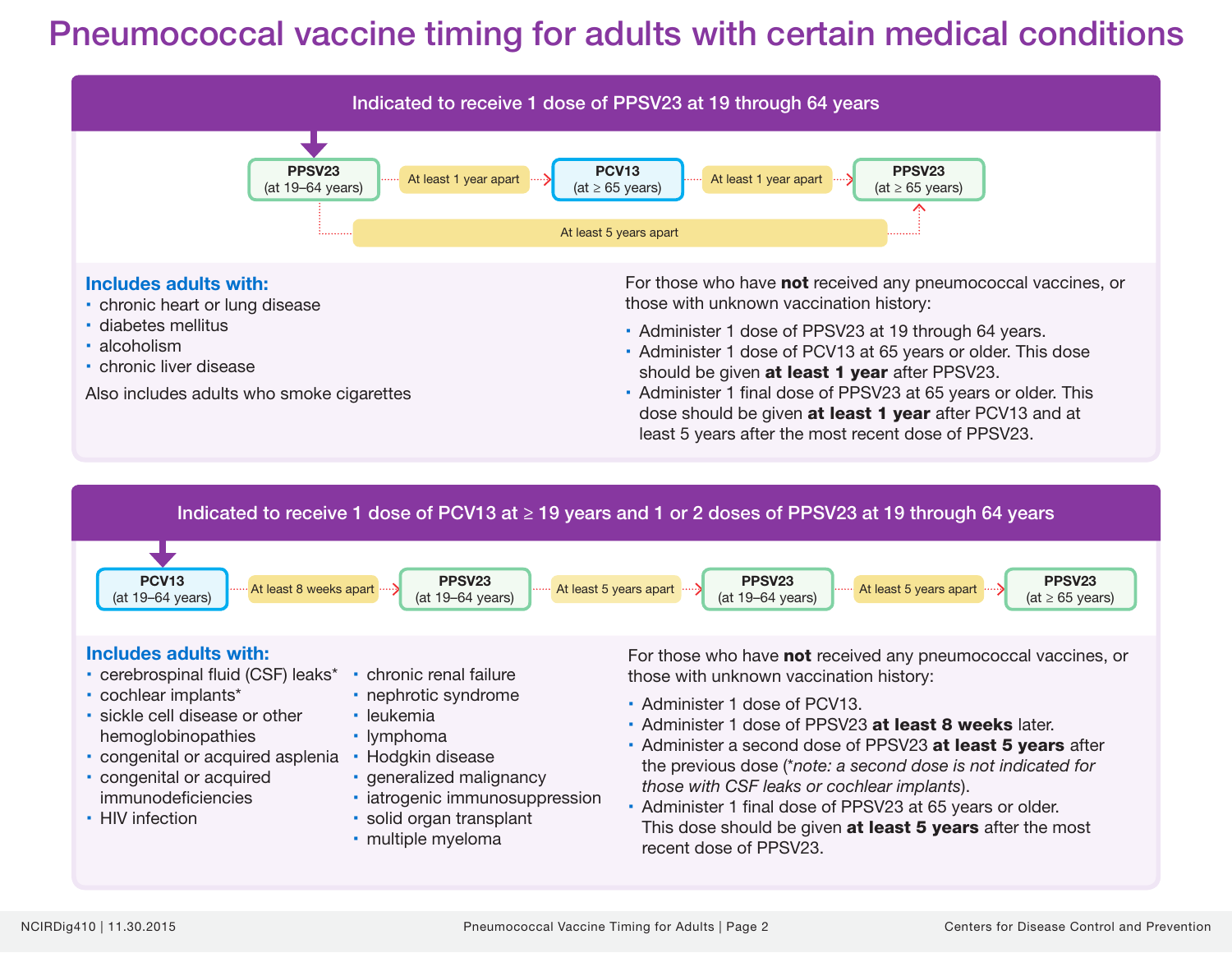#### Table 1. Medical conditions or other indications for administration of PCV13 and PPSV23 for adults

| <b>Medical indication</b>                                 | <b>Underlying medical</b><br>condition                    | PCV13 for $\geq$ 19 years | PPSV23* for 19 through 64 years |                                           | PCV13 at $\geq$ 65 years                            | PPSV23 at $\geq 65$ years                                                        |
|-----------------------------------------------------------|-----------------------------------------------------------|---------------------------|---------------------------------|-------------------------------------------|-----------------------------------------------------|----------------------------------------------------------------------------------|
|                                                           |                                                           | Recommended               | Recommended                     | Revaccination                             | Recommended                                         | Recommended                                                                      |
| <b>None</b>                                               | None of the below                                         |                           |                                 |                                           | $\checkmark$                                        | $\checkmark$<br>$\geq$ 1 year after PCV13                                        |
| Immunocompetent<br>persons                                | Alcoholism                                                |                           | $\checkmark$                    |                                           | $\checkmark$                                        |                                                                                  |
|                                                           | Chronic heart disease <sup>t</sup>                        |                           |                                 |                                           |                                                     |                                                                                  |
|                                                           | Chronic liver disease                                     |                           |                                 |                                           |                                                     | $\geq$ 1 year after PCV13                                                        |
|                                                           | Chronic lung disease <sup>§</sup>                         |                           |                                 |                                           |                                                     | $\geq$ 5 years after any<br>PPSV23 at $<$ 65 years                               |
|                                                           | Cigarette smoking                                         |                           |                                 |                                           |                                                     |                                                                                  |
|                                                           | <b>Diabetes mellitus</b>                                  |                           |                                 |                                           |                                                     |                                                                                  |
|                                                           | Cochlear implants                                         | $\checkmark$              | $\geq 8$ weeks<br>after PCV13   |                                           | $\checkmark$<br>If no previous<br>PCV13 vaccination | $\geq$ 8 weeks after PCV13<br>$\geq$ 5 years after any<br>PPSV23 at $<$ 65 years |
|                                                           | <b>CSF leaks</b>                                          |                           |                                 |                                           |                                                     |                                                                                  |
| <b>Persons with</b><br>functional or anatomic<br>asplenia | Congenital or acquired<br>asplenia                        |                           | $\geq 8$ weeks<br>after PCV13   | $\geq$ 5 years after<br>first dose PPSV23 | If no previous<br>PCV13 vaccination                 | $\geq$ 8 weeks after PCV13                                                       |
|                                                           | Sickle cell disease/other<br>hemoglobinopathies           |                           |                                 |                                           |                                                     | $\geq$ 5 years after any<br>PPSV23 at $<$ 65 years                               |
| Immunocompromised<br>persons                              | Chronic renal failure                                     |                           | $\geq 8$ weeks<br>after PCV13   | $\geq$ 5 years after<br>first dose PPSV23 | If no previous<br>PCV13 vaccination                 | $\geq$ 8 weeks after PCV13<br>$\geq$ 5 years after any<br>PPSV23 at $<$ 65 years |
|                                                           | Congenital or acquired<br>immunodeficiencies <sup>1</sup> |                           |                                 |                                           |                                                     |                                                                                  |
|                                                           | Generalized malignancy                                    |                           |                                 |                                           |                                                     |                                                                                  |
|                                                           | <b>HIV</b> infection                                      |                           |                                 |                                           |                                                     |                                                                                  |
|                                                           | Hodgkin disease                                           |                           |                                 |                                           |                                                     |                                                                                  |
|                                                           | latrogenic<br>immunosuppression <sup>‡</sup>              |                           |                                 |                                           |                                                     |                                                                                  |
|                                                           | Leukemia                                                  |                           |                                 |                                           |                                                     |                                                                                  |
|                                                           | Lymphoma                                                  |                           |                                 |                                           |                                                     |                                                                                  |
|                                                           | Multiple myeloma                                          |                           |                                 |                                           |                                                     |                                                                                  |
|                                                           | Nephrotic syndrome                                        |                           |                                 |                                           |                                                     |                                                                                  |
|                                                           | Solid organ transplant                                    |                           |                                 |                                           |                                                     |                                                                                  |

\*This PPSV23 column only refers to adults 19 through 64 years of age. All adults 65 years of age or older should receive one dose of PPSV23 5 or more years after any prior dose of PPSV23, regardless of previous history of vaccination with pneumococcal vaccine. No additional doses of PPSV23 should be administered following the dose administered at 65 years of age or older. † Including congestive heart failure and cardiomyopathies

§ Including chronic obstructive pulmonary disease, emphysema, and asthma ¶Includes B- (humoral) or T-lymphocyte deficiency, complement deficiencies (particularly C1, C2, C3, and C4 deficiencies), and phagocytic disorders (excluding chronic granulomatous disease) ‡ Diseases requiring treatment with immunosuppressive drugs, including long-term systemic corticosteroids and radiation therapy